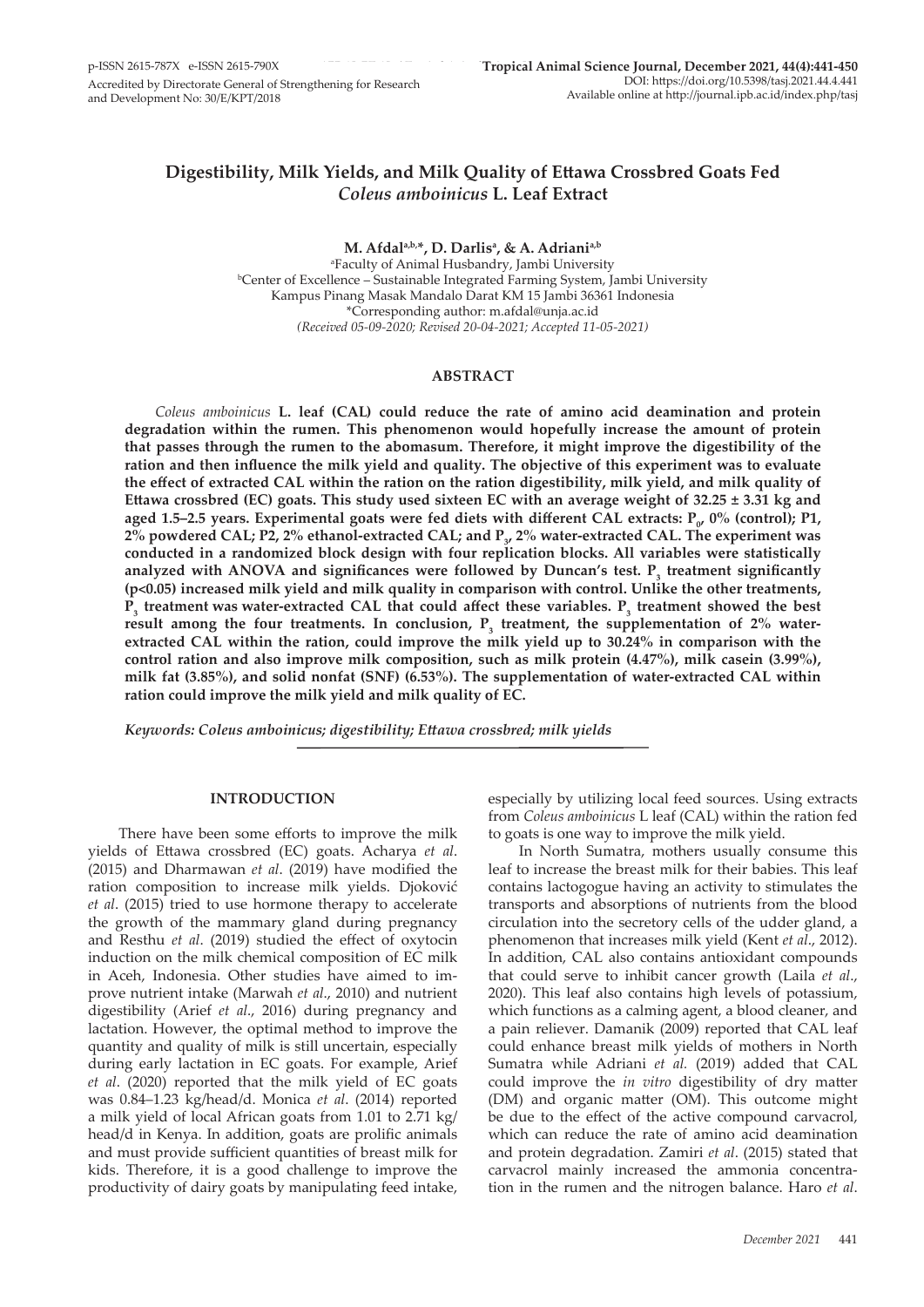(2018) stated that inhibition or reduction of the rate of amino acid deamination and protein degradation would reduce protein degradation in the rumen. Therefore, more protein could pass through the rumen and into the abomasum, from where it is absorbed. For example, the addition of 250 and 500 mg/L carvacrol within the ration could reduce protein degradation by 51.5% and 72.8%, respectively (Garcia, 2007). Thus, the amount of undegradable protein increases in the rumen and also increases the absorption from the hindgut, a phenomenon that also increases the OM digestibility. Furthermore, Turkyılmaz *et al*. (2011) expected that galactogogue effect of CAL on phytoestrogen and estradiol 17ß hormone (E2), an endogenous estrogen, stimulated the proliferation of the mammary gland cells. This stimulation would increase the production of casein and the activity of enzyme lactose synthetase in the epithelial cells of the mammary gland. Overall, this would have an impact on DM digestibility and, subsequently, the milk yield, quality, and quantity.

The supplementation of CAL in ration could be applied in this study. There were many methods to be applied, such as feeding the animal in the form of CAL simplicial, ethanol extracted of CAL or water extracted of CAL. The preliminary study was done using 2% ethanol or water extracted from CAL. Based on the above information, this experiment examined the effect of supplementation of CAL extract in the ration fed to EC goats on their milk yields. It was expected that this study would provide the best treatments of CAL extract in the ration of EC on the ration digestibility, milk yield, and milk quality. The objective of this experiment was to evaluate the effect of extracted CAL within the ration on the ration digestibility, milk yield, and milk quality in EC goats.

### **MATERIALS AND METHODS**

This experiment was conducted at Fostered Farmer Field, the University of Jambi for two months and chemical analysis was done at the Ruminant Laboratory of University of Jambi and Livestock Research Centre, Ciawi, Bogor, Indonesia. This experiment followed animal ethics and welfare compliance according to the general animal welfare provisions from Laws of The Republic Indonesia Number 18 of 2009 about Livestock and Animal Health. The ethical clearance for health, Faculty of Medicine and Health Science, University of Jambi was issued a Letter of Ethical Clearance to run this project with the approved number of 284/UN21.8/ PT/2020.

# **Sample Preparation**

Fresh CAL was ordered online through Tokopedia and imported from Bekasi, West Java, Indonesia. The sample of CAL was cleaned by using tap water to remove odd dirty material and drained. The samples were chopped into 2-cm-long pieces and indirectly sundried in a chamber covered with a black cloth until dry. The following day, the dry sample was ground through a 1.5 mm sieve to obtain a powder. The powder was then extracted with 96% ethanol and water following the procedure reported by Ahirwar & Tembhre (2016) with slight modifications. For water extraction, the sample was put into a container with a 1:5 (CAL powder: distilled water) ratio and then boiled at 90°C for 20 minutes. The sample was soaked in 96% ethanol at room temperature for 3 days and then filtered for ethanol extraction. The solvent was then evaporated using a rotary evaporator. All extracts were stored at 4°C for further use.

# **Animals and Feed**

Sixteen female EC goats, aged 1.5-2.5 years and  $32.25 \pm 3.31$  kg, were used in this study after the second delivery and for around 1-1.5 months lactation. For medical care, each goat was treated with a worm tablet and vitamin B before the adaptation period. Each goat was grouped into four blocks based on weight for replication and randomly allotted into an individual pen previously sterilized with disinfectant.

Experimental goats were fed with the same ration containing fresh *kumpe* grass (*Hymenachne amplexicaulis*), rice bran, soya bean meal, coconut cake, and tofu waste (Table 1). Ration used in this study was estimated to have 17.64% crude protein (CP) and 3,352.5 kcal/kg ME and it was higher than the theoretical requirement of goat (15% CP and 2,820 kcal/kg ME) (NRC, 1981).

| Feed           |       |             | Chemical component     |             |                |               |               |  |
|----------------|-------|-------------|------------------------|-------------|----------------|---------------|---------------|--|
|                |       | Percentage  | $ME$ (kcal/kg)         | DM(%)       | CF(%)          | EE $(\% )$    | CP(%)         |  |
| Kumpe grass    |       | 70          | 3,861                  | 20.29       | 29.32          | 1.85          | 14.10         |  |
| Rice bran      |       | 10          | 2,980                  | 91          | 11.4           | 13            | 12.9          |  |
| Soya bean meal |       | 12          | 2,290                  | 90          | 0.41           | 0.51          | 45            |  |
| Coconut cake   |       | 5           | 1,540                  | 100         | 12.1           | 10.2          | 21.6          |  |
| Tofu waste     |       | 3           | 414                    | 89.5        | 16.53          | 5.54          | 19.55         |  |
|                |       | 100         | 3,352.5                | 39.103      | 22.3182        | 3.1662        | 17.64         |  |
|                |       |             | Chemical component (%) |             |                |               |               |  |
|                | DM(%) | Ash $(\% )$ | WSE $(\% )$            | ASE $(\% )$ | Saponin $(\%)$ | Tannin $(\%)$ | Flavonoid (%) |  |
| CAL            | 92.2  | 12.5        | 20.53                  | 6.53        | 1.35           | 3.28          | 0.72          |  |

Table 1. Ration composition of experimental goats

Note: WSE= Water soluble extract; ASE= Alcohol soluble extract; ME= metabolizable energy; DM= dry matter; CF= crude fiber; EE= ether extract; CP= crude protein; CAL= *Coleus amboinicus* L. leaf.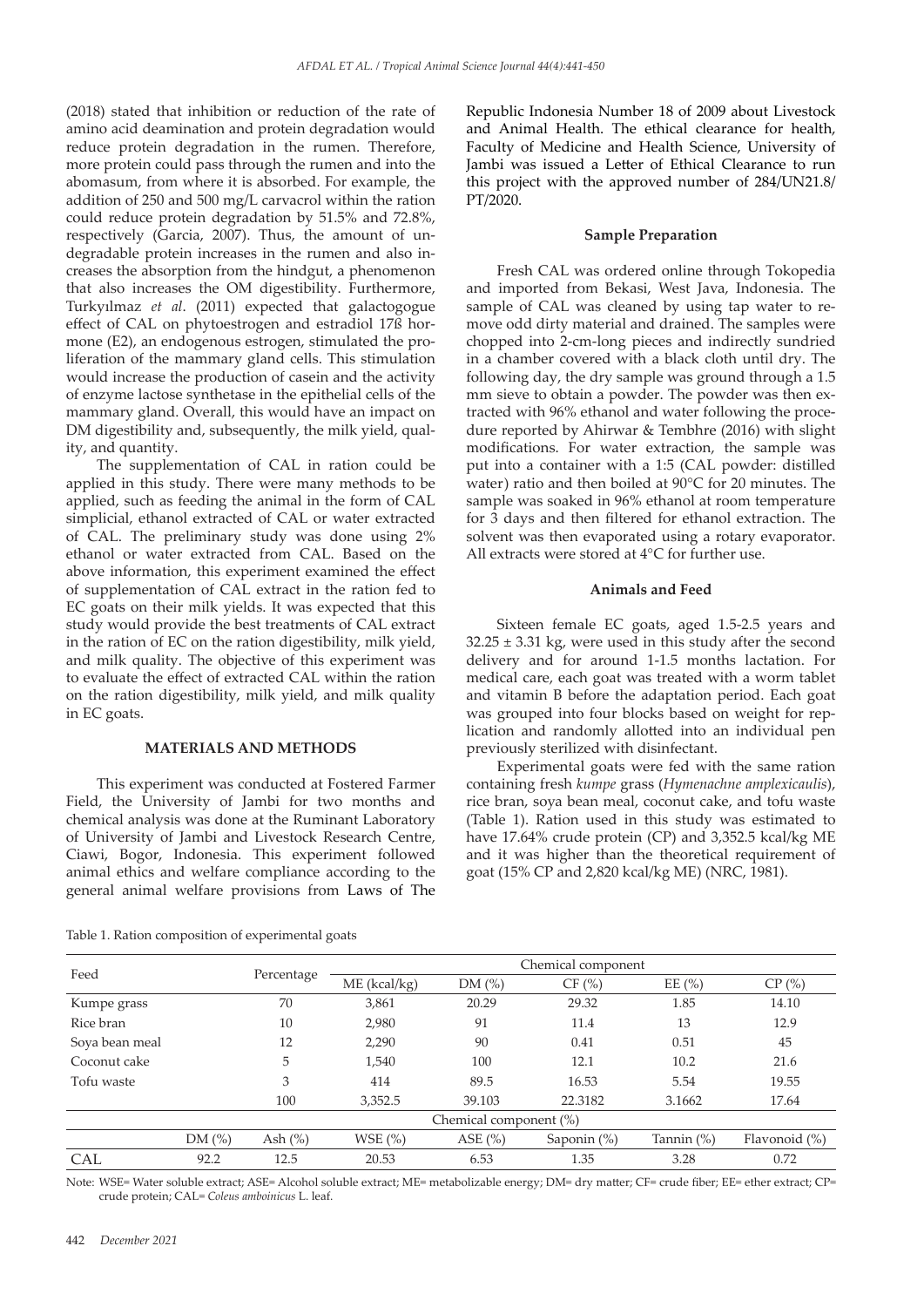The amount of ration fed to each experimental goat was manually prepared as 100% of full consumption per goat per day. Each treatment of experimental ration was prepared by calculating the amount of feed provided and subtracted by the amount of feed refused from each experimental goat within 24 h during the pre-adaptation period. The treatment of  $0\%$  CAL ( $P_0$ ), 2% powdered CAL  $(P_1)$ , 2% ethanol-extracted CAL  $(P_2)$ , or 2% waterextracted CAL  $(P_3)$  was prepared proportionally based on the initial weight of each experimental goat and mixed with concentrate to allow the goats to consume all CAL during the morning feeding. The composition of powder CAL can be seen in Table 1. The goats were fed with grass at 09.00 and 15.00. Moreover, there were 7 days of adaptation prior to 5 days of data collection.

### **Digestibility**

The nutrient digestibility was assessed during 5 days of data collection. The conventional method of digestibility was applied by calculating the amount of ration input minus fecal output. Ration input was calculated as feed provided minus feed refused. The amount of ration provided and refused and fecal output was recorded at 08.00 in the morning during the data collection period. Ten percent of feed and fecal samples were sundried, oven-dried at 60**°**C overnight, ground in a 1 mm sieve, and stored at 4**°**C until further chemical analysis. These chemical analyses were used to calculate intake, the digestibility of DM, CP, crude fiber (CF), acid detergent fiber (ADF), neutral detergent fiber (NDF), and hemicellulose.

### **Milk Collection**

For milk collection, each goat was manually milked by hand at 07.00 and 16.00 for 5 days of sampling. The nipple was cleaned with 70% alcohol before milking to prevent microbial contamination. The milk was weighed and milk pH was measured soon after milking. Then, a 150 mL milk sample was separately poured into a cool container and transported to the Laboratory of the Faculty of Animal Husbandry, Jambi University, for further analysis. The specific gravity (SG) was measured by using a lactometer; milk fat was analyzed by following the technique reported by Gerber (1960). For SG, around 100 mL of fresh milk sample of every single treatment was prepared, filtered, and poured into a beaker glass at a temperature between 20-30 **°**C. Then by holding the lactometer tip, it was inserted into the milk. The lactometer was allowed to float freely until it was at equilibrium. Immediately, a thermometer was put into the milk sample, and the milk's temperature was recorded (Tesfay *et al*., 2015). The SG of the milk was calculated by the following formula:  $SG = (L/1000) + 1$ 

where, L was the correction factor for recording lactometer at a given temperature, i.e., for every degree more than 60 °F, 0.2 was added to the lactometer reading, but for every degree less than 60 °F, 0.2 was subtracted from the lactometer reading.

The milk fat content was determined following the Gerber method (Tesfay *et al.,* 2015). Ten milliliters of concentrated sulfuric acid (91%-92%) was pipetted into a butyrometer, and this acid was added with 11 mL of milk sample and mixed. Next, 1 mL of amyl alcohol was added to the butyrometer, closed with a lock stopper. Then the mixture was shaken and upturned several times until the acid completely digested the milk. Finally, the butyrometer was kept left in a water bath for 5 minutes at 65 °C and centrifuged in a Gerber centrifuge for 5 minutes. The butyrometer was placed in a water bath again at 65 °C for 5 minutes. In the end, the butyrometer reading was recorded.

Milk protein was analyzed by following the technique described by Rowland (1938). Ten milliliters of milk sample were poured into an Erlenmeyer Flask, then it was added with 20 mL of distilled water, 0.4 mL of concentrated Potassium Oxalate, and 1 mL of phenolphthalein indicator. Finally, the solution was left for around two minutes. The solution was titrated with NaOH 0.1 N until it was indicated with pink color. Next, 2 mL of formaldehyde (40%) was added and re-titrated until it showed the pink color. The same procedure was done for the blank. The percentage of protein was calculated by using the following formula:

% Protein =  $(p - q)$  mL x 1.77 (formol factor)

where p is the volume of sample titration and q is the volume of blank titration.

# **Chemical Analysis**

Around 25 g of dry sample of feed, refusal, and feces collected during data collection was prepared to analyze DM, OM, CP, ether extract (EE), and CF by following the established analytical procedures (AOAC, 1990). For DM analysis, around one gram of sample was oven-dried at the temperature of 105 **°**C overnight and reweighted. The content of DM was calculated with the following formula:

DM = [Weight after oven-dried (g) / Weight before ovendried (g)]  $\times$  100%

For OM analysis, the dry sample was then furnaced at 600 **°**C for 5 h and reweighted. The content of OM was calculated as 100% minus ash content in which ash with the formula below:

OM= {[Weight before oven-dried (g) – Weight after furnaced (g)] / Weight before oven-dried (g)  $x$ 100%

For CP analysis, the sample was digested in a Kjeldahl tube with the following steps. Around one gram of sample was digested in boiling concentrated  $H_2SO_4$  in a Kjeldahl tube to alter protein nitrogen to ammonia. Caustic was added to evaporate ammonia and ammonia produced was collected by distillation. The amount of ammonia collected by titration was measured. The percentage of nitrogen in the samples was calculated using the formula provided (AOAC, 1990).

For EE analysis, around ten grams of sample was extracted with hexane, fat solution, for 6 hours. Then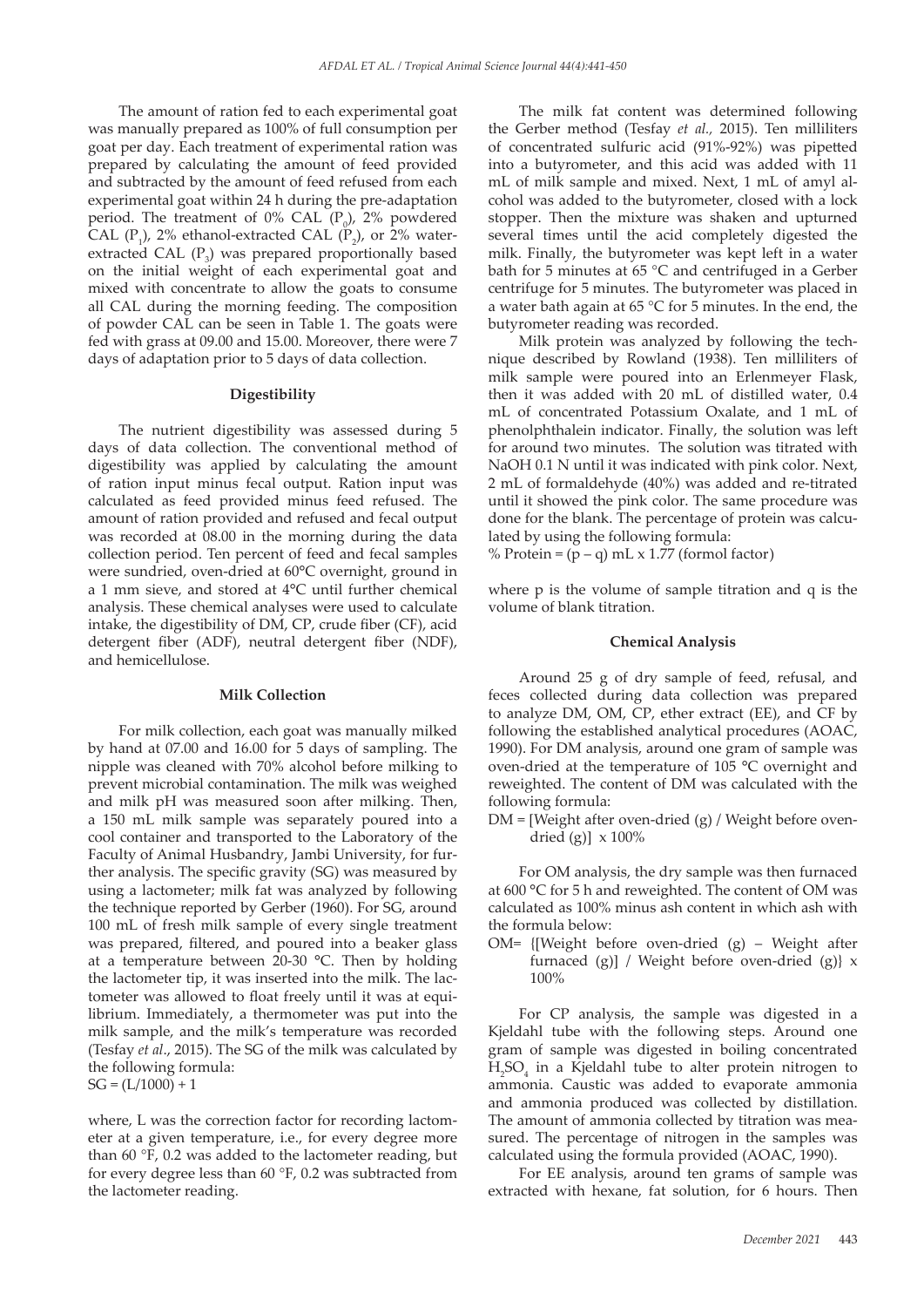the extract solution was distilled and the fat extract was oven-dried at temperature of 105 °C, cooled, and weighted. The fat content was calculated by using the following formula:

Fat content =  $[(A - B) / C] \times 100\%$ 

where C was sample weight (g), A was container weight before extraction (g), and B was container weight after extraction (g).

There are two steps for CF analysis. In the first step, the sample was extracted using  $H_2SO_4$  on the boiling point for 30 minutes and filtered. Then the residue was added with KOH solvent and washed using acetone until completely neutral. The residue was oven-dried at 105 °C and burned by the furnace at a temperature of 550 °C for three hours. The CF was calculated by using the following formula:  $CF (%) = [(A - B) / C] \times 100$ 

where A was weight before drying, B was weight after drying, and C was sample weight.

NDF and ADF were analyzed by following the procedure of Van Soest (1963). For NDF analysis, half gram of sample (A) was put into a weighted crucible dish (B), added with 50 mL of neutral solvent and boiled for extraction for around one hour. After extraction, the mixture was vacuum-filtered and rinsed with hot water and finally rinsed with acetone (96%). After that, the dish and sample were oven-dried at a temperature of 135°C for two hours, cooled into a desiccator, and weighted (C). The content of NDF was calculated by using the following formula:

NDF (100%) =  $[(C - B) / A] \times 100\%$ 

For ADF analysis, half gram of sample (A) was put into a weighted crucible dish (B), added with 50 mL of acid solvent, and boiled for extraction for around one hour. After extraction, the mixture was vacuum-filtered and rinsed with acetone (96%). After that, the dish and sample were oven-dried at a temperature of 135 °C for two hours, cooled into a desiccator, and weighted (C). The content of NDF was calculated by using the following formula:

%ADF  $(100\%) = [(C - B) / A] \times 100\%$ 

For Ca analysis, the ash sample was added with five milliliters of concentrated HCl, diluted with distilled water, evaporated until 10 mL and poured into 100 mL beaker glass, rinsed with distilled water and shaken. Then around 20 mL of this mixture was put into Erlenmeyer glass and added with few drops of methylene red. Next, NH<sub>4</sub>OH was added until yellow color appeared and added with two drops of HCl until red color appeared. The mixture was boiled and added with 15 mL of ammonium oxalate, re-boiled until residue was formed. This residue was filtered with filter paper and rinsed with hot water until free acid and dried. Filter paper, including residue, was put into Erlenmeyer Flask containing 100 mL of distilled water and 5 mL of concentrated  $H<sub>2</sub>SO<sub>4</sub>$  and boiled at a temperature of 70–80

**°**C. Finally, it was titrated with KMnO₄. The Ca content was calculated by using the following formula: Ca content (%)=  $[(mL titration x N KMnO<sub>4</sub> x ½ AWCa) /$ Sample weight (mg)] x 100%

where AW was atomic weight.

For P analysis, the ash sample was added with 5 mL of concentrated HCl and kept leave for one hour and poured into a 10 mL volumetric flask and rinsed and shaken homogenously. One mL of this solution was transferred into 50-mL-cuvet and added with 3 cc ammonium molybdate, 2.5 vitamin C solution, and distilled water, then shaken homogenously and wait for 30 minutes. Finally, the solution was read by a spectrophotometer at a wave length of 570. The P content was calculated by using the following formula:

P content (%)= [(Spectrophotometer read (absorbance) x 11.293 + 0.087) / Sample weight (mg)] x100%

# **Measured Variables**

The measured variables were 1) intakes of DM, OM, CP, EE, CF, energy, Ca, and P; 2) digestibility of DM, CP, CF, ADF, NDF, and hemicellulose; and 3) milk yield and milk quality factors including DM, protein, casein, fat, solids non fat (SNF), and SG.

# **Experimental Design and Statistical Analysis**

This study was designed in a  $4 \times 4$  randomized block design with four treatments  $(P_{0'} P_{1'} P_{2'}$  and  $P_3)$ and four blocks for replication. All measured variables were statistically analyzed with ANOVA followed by Duncan's test for multiple comparisons (SAS, 2002).

# **RESULTS**

#### **Nutrient Intake**

Table 2 presents nutrient intake in the experimental goats. The supplementation of extracted CAL in the ration did not affect the intakes of DM, OM, CP, EE, CF, Ca, P, and energy in the experimental goats.

### **Nutrient Digestibility**

Table 3 presents the digestibility of DM, CF, CP, ADF, NDF, and hemicellulose in the experimental goats. The supplementation of extracted CAL in the ration did not affect nutrient digestibility.

# **Milk Yield and Quality**

Table 4 presents the milk yield and quality parameters. There were significant differences (p<0.05) in milk yield, milk protein, and milk casein and highly significant differences (p<0.01) in milk DM and SNF among the treatment groups. There were no differences in milk fat and SG among the groups.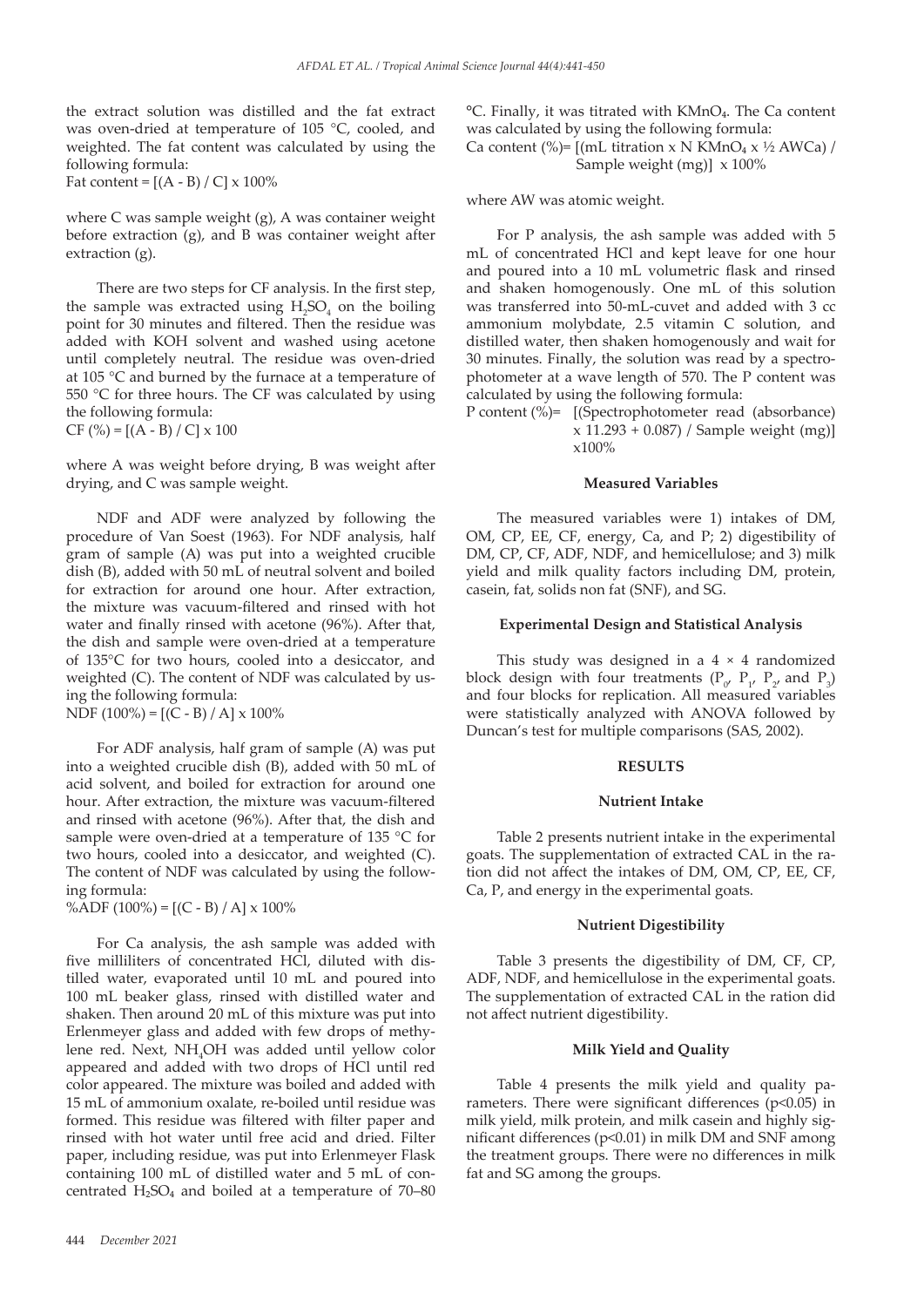|                     | Treatments           |                      |                     |                      |  |  |
|---------------------|----------------------|----------------------|---------------------|----------------------|--|--|
| Intake              | $P_0$                | Р,                   | P <sub>2</sub>      | $P_3$                |  |  |
| $DM$ (g/d)          | $1,192.00 \pm 49.62$ | $1,245.72 \pm 6.34$  | $1,227.26 \pm 9.88$ | $1,232.30 \pm 62.49$ |  |  |
| OM(g/d)             | 1,071.22±44.51       | 1,118.59±5.72        | 1,101.98±17.87      | 1,106.58±56.19       |  |  |
| CP (g/d)            | $201.27 \pm 8.16$    | $210.27 \pm 1.18$    | $207.03 \pm 3.45$   | $208.09 \pm 10.87$   |  |  |
| EE (g/d)            | $43.25 \pm 2.26$     | $45.08 \pm 0.06$     | $44.69 \pm 0.50$    | $44.42 \pm 1.62$     |  |  |
| CF (g/d)            | 327.69±13.14         | 342.27±1.98          | $336.90\pm5.69$     | 338.77±17.94         |  |  |
| Ca (g/d)            | $4.99 \pm 0.24$      | $5.21 \pm 0.01$      | $5.16 \pm 0.07$     | $5.15 \pm 0.22$      |  |  |
| P(g/d)              | $15.81 \pm 0.95$     | $16.45 \pm 0.06$     | $16.37\pm0.14$      | $16.17 \pm 0.51$     |  |  |
| Energy (kcal/kg DM) | $3.208.42\pm88.76$   | $3.365.31 \pm 11.45$ | 3.300.31±56.34      | 3,263.42±61.91       |  |  |

Table 2. The nutrient intake of Ettawa crossbreed goat fed with the addition of extracted *Coleus amboinicus* L. leaf in diet

Note: DM= dry matter; OM= organic matter; CF= crude fiber; EE= ether extract; CP= crude protein; P<sub>0</sub>= treatment of 0% *Coleus amboinicus* L. leaf (CAL);  $P_1$ = treatment of 2% powdered CAL;  $P_2$ = treatment of 2% ethanol-extracted CAL;  $P_3$ = treatment of 2% water-extracted CAL.

Table 3. Digestibility of some nutrients within ration on Ettawa crossbreed goats (%)

|                      | Treatments       |                  |                  |                  |  |
|----------------------|------------------|------------------|------------------|------------------|--|
| Digestibility $(\%)$ | ${\rm P_0}$      |                  | Р,               |                  |  |
| DM                   | $67.57 \pm 2.43$ | $69.10\pm1.89$   | $67.85 \pm 2.50$ | $67.83\pm2.51$   |  |
| CP                   | $53.68 \pm 3.53$ | $55.81 \pm 2.59$ | $56.50 \pm 2.50$ | $56.91 \pm 1.80$ |  |
| CF                   | $30.73 \pm 7.45$ | $30.93\pm 6.47$  | $30.42 \pm 6.46$ | $32.00\pm5.06$   |  |
| ADF                  | $72.06\pm1.32$   | $72.21 \pm 1.12$ | $72.00\pm1.23$   | 72.66±0.54       |  |
| <b>NDF</b>           | $74.02\pm1.10$   | $74.11 \pm 1.02$ | $73.72 \pm 1.11$ | 73.87±0.75       |  |
| Hemicellulose        | $83.41 \pm 0.29$ | $83.07 \pm 0.36$ | $83.29 \pm 0.13$ | $83.05 \pm 0.15$ |  |

Note: DM= dry matter; CF= crude fiber; EE= ether extract; CP= crude protein; ADF= acid detergent fiber; NDF= neutral detergent fiber;  $P_0$ = treatment of 0% *Coleus amboinicus* L. leaf (CAL); P<sub>1</sub>= treatment of 2% powdered CAL; P<sub>2</sub>= treatment of 2% ethanol-extracted CAL; P<sub>3</sub>= treatment of 2% waterextracted CAL.

Table 4. The milk yields, chemical composition, and specific gravity of Ettawa crossbreed goats fed with extracted *Coleus amboinicus*  L. leaf diet in ration

| Variables           | Treatments                      |                              |                               |                              |  |  |
|---------------------|---------------------------------|------------------------------|-------------------------------|------------------------------|--|--|
|                     | $P_0$                           | $P_1$                        | P <sub>2</sub>                | $P_3$                        |  |  |
| Milk yields $(g/d)$ | $308.57 \pm 57.30$ <sup>a</sup> | $401.87 \pm 79.52^{\circ}$   | $347.23 \pm 66.83$ c          | $312.90\pm73.36^a$           |  |  |
| Milk protein $(\%)$ | $3.86 \pm 0.35$ <sup>a</sup>    | $3.71 \pm 0.31$ <sup>a</sup> | $3.71 \pm 0.27$ <sup>a</sup>  | $4.47\pm0.34^b$              |  |  |
| Milk casein $(\%)$  | $3.44 \pm 0.31$ <sup>a</sup>    | $3.30\pm0.28^{\rm a}$        | $3.29 \pm 1.25$ <sup>a</sup>  | $3.99 \pm 0.30^{\circ}$      |  |  |
| Milk fat $(\%)$     | $3.70 \pm 0.16$                 | $3.68\pm0.19$                | $3.50 \pm 0.08$               | $3.85 \pm 0.51$              |  |  |
| Milk DM $(\% )$     | $8.50 \pm 1.00$ <sup>A</sup>    | $8.10\pm0.01$ <sup>A</sup>   | $10.25 \pm 1.04$ <sup>B</sup> | $10.37\pm0.48$ <sup>B</sup>  |  |  |
| $SNF$ $%$           | $4.809 \pm 1.01$ <sup>A</sup>   | $4.33 \pm 1.19$ <sup>A</sup> | $6.75 \pm 1.03^B$             | $6.53 \pm 0.55$ <sup>B</sup> |  |  |
| Specific gravity    | $1.0283 \pm 0.01$               | $1.0290\pm0.01$              | $1.0287 \pm 0.01$             | $1.0294\pm0.01$              |  |  |

Note: Means in the same row with different superscripts differ significantly (p<0.05); Means in the same row with different capital superscripts differ significantly (p<0.01); DM= dry matter; SNF= solids non fat; P<sub>0</sub>= treatment of 0% *Coleus amboinicus* L. leaf (CAL); P<sub>1</sub>= treatment of 2% powdered CAL;  $P_2$ = treatment of 2% ethanol-extracted CAL;  $P_3$ = treatment of 2% water-extracted CAL.

# **DISCUSSION**

### **Intake**

As shown in Table 2, the intakes of DM, OM, CP, EE, CF, Ca, P, and energy of experimental goats in the four treatments were not different. These results might be because each experimental goat was fed with the same ration with the same characteristics and composition. The experimental goats were maintained in the same environmental conditions. Indeed, McDonald *et al*. (1995) reported that factors affecting feed intake are feed characteristics and environmental conditions. Sebata & Ndlovu (2010) added that morphology and phenology of browsing usually influence herbivores' forage selection and intake. Apart from this condition, each experimental goat was fed with 80% full daily intake with the same ration except for the content of CAL extract. The concentrate, tofu waste, and extracted CAL levels were completely given during the morning feeding to reduce the remaining feed. After concentrate feeding, forage was chopped into 5-cm-long pieces and then fed to goats. Therefore, the remaining feed was much less than the morning feed. In addition, all experimental goats were located in the same environmental condition. Consequently, the intake of each nutrient was not different among the four treatment groups.

The DM intake from this experiment is higher than the results reported previously. Badarina *et al.* (2015) reported that the range of DM intake was 1.44–1.56 kg/d.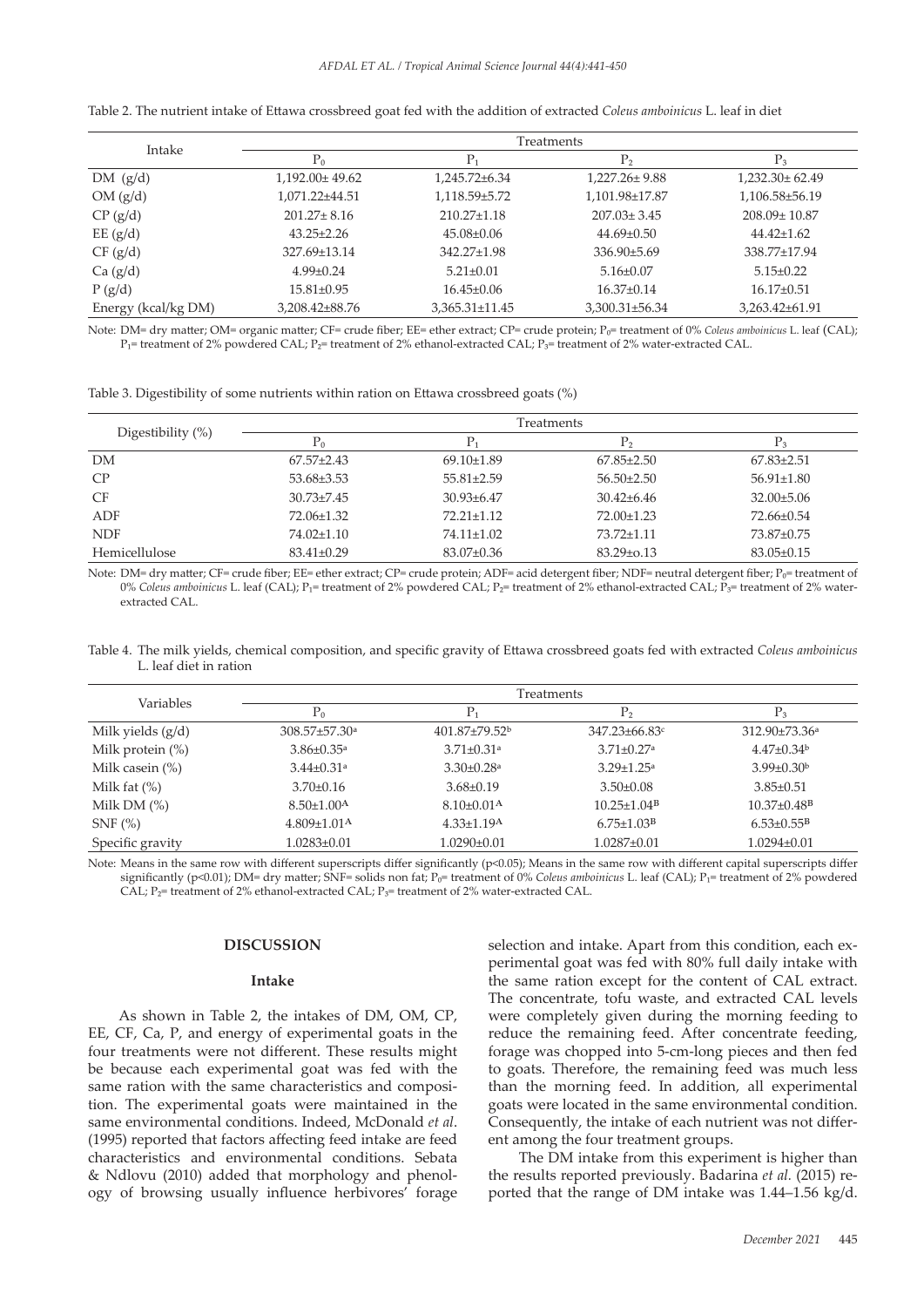The ration provided in this experiment was over-sufficiency of goat requirement according to the standard of NRC (1981). In addition, the experimental goats were younger than the goats used by Badarina et al. (2015). The effect of treatment groups is not significant on the DM intake of the experimental goats because they were fed with the same DM composition and possibly because they are all in the same breed.

The OM intake in this experiment is lower than the results reported by Suryanindyah & Astuti (2012); the OM intakes for that study were  $1561.8 \pm 17.8$  and  $1496.7$ ± 25.6 g. This difference might be due to the goats fed different rations. The lack of difference in OM intake among the groups in this study might be related to the same ration fed to the experimental goats, except for the amount of CAL, which comprises a small portion of the feed. Therefore, the ration likely also has the same nutrient composition, appearance, taste, and palatability. Decruyenaere *et al*. (2009) report that feed intake in the animal is affected by nutrient composition, physical appearance, flavor (taste and smell), and texture.

The CP intake in this experiment is relatively higher than those reported by Supriyati *et al*. (2016) (148–157 g/d) and by Astuti *et al*. (2019) (129.33–132.08 g/d) for post-weaning EC goats. In this study, the different intakes of CP might be due to the different rations consumed, weight, and age of goats, although the breed was the same with the two previous studies. The age of goat might physiologically affect the intake of CP. This difference might be due to the carvacrol content of the ration due to the CAL treatment. Carvacrol might reduce the rate of amino acid deamination and CP degradation in the rumen. Foskolos *et al.* (2016) reported that carvacrol inhibited deamination. These phenomena likely increase post-rumen CP absorption and could also increase DM and OM digestibility (Salem *et al*., 2015). Moreover, previous studies have shown that feed intake increases when there is more undegradable protein in the ration (Kholif *et al*., 2014, 2016).

The EE intake parameters were almost the same among the four treatments and relatively higher than the previous results reported by Astuti *et al*. (2019) (20.34–57.35 g/d) and by Supriyati *et al*. (2016) (34.83– 35.47 g/d). The effect of CAL treatments in the ration is not clear on the intake of EE because the goats were exactly fed the same content of EE in the ration. In the present study, there was no effect of treatment of CAL in the ration. However, compared with the previously mentioned studies, CAL increased the EE intake due to the elevated ruminal degradation. In addition, the differences in EE intake might be due to the different types of feed consumed by the experimental goats in these experiments.

The CF intake in the present study was higher than those previously reported by Astuti *et al*. (2019), i.e., 78.20–88.82 g/d for post-weaning EC goats. This difference might be due to the age and body weight difference in the experimental goats in this study compared with those in the study of Astuti *et al*. (2019). The fiber in the ration would influence the composition of milk fat and, therefore, the composition of CF in the ration also influences other nutrients.

The Ca intake in the present study was lower compared with those reported by previous studies due to the low Ca concentration in this leaf. This might be possibly due to the low content of Ca in this leaf. Wadikar & Patki (2016) mentioned that the content of Ca within CAL was relatively low, around 2.08 g/kg. Ganai *et al*. (2017) reported that the Ca intake in EC goat was between 14.86 and 22.38 g/d, while Muscher *et al*. (2011) mentioned that Ca intake in male White Saanen goats was between 7.4 and 7.7 g/d. Ca is a crucial element during lactation, and Ca deficiency in the ration could cause paralysis in a goat mother. The P intake was higher than that reported by Ganai *et al*. (2017), i.e., 7.92–8.20 g/d. Muscher *et al*. (2011) reported that the P intake in female White Saanen goats was between 3.25 and 3.33 g/d. P intake is affected by the composition of the ration.

### **Digestibility**

The nutrient digestibility was also similar among all treatment groups (Table 3). This outcome might be caused by the reality that all experimental goats received the same nutrient components in their diets and are the same breed. The effect of CAL extract was not significant in this study because it comprised only a small portion of the ration. This leaf extract could influence or inhibit the deamination process within the rumen. Consequently, degradation or fermentation of nutrients by microbes in the rumen were likely similar among all groups. Hasmawati & Hasnaeni (2016) state that nutrient digestibility depends on the fiber composition and anti-nutritional substances in the whole ration fed. These factors would also influence the microbial activity within the rumen and nutrient degradation. On the other hand, Suksombat *et al*. (2017) mentioned that the use of essential oil in the ration could increase the degradability of DM and NDF but not ADF and CP.

The effect of CAL extract in the ration might influence protein ammonization in the rumen. This could increase the amount of undegradable protein absorbed, increase the OM digestibility, and impact the DM digestibility. CAL extract contains carvacrol, which delays protein deamination in the rumen (Mbiriri *et al*., 2015) and has antimicrobial activity (Fang *et al*., 2019). These effects allow more OM to pass through the rumen that will be digested and absorbed in the hind gut. Garcia (2007) stated that using 250 mg/L and 500 mg/L carvacrol in the ration could reduce protein degradation by 51.5% and 72.8%. The effect of carvacrol could be seen from days 3 to 9 with the indicator of increasing methane production (Mbiriri *et al*., 2015). However, Castañeda-Correa (2018) reported that the combination of carvacrol and thymol decreased methane production.

The DM digestibility of the experimental ration was not different among the four treatment groups. These values are higher than those reported by Arief *et al*. (2016); those authors reported DM digestibility of about 40%. The differences in DM digestibility might be due to the differences in the ration compositions and the effect of different active compounds contents (that reduced amino acid deamination and protein degradation) within CAL in the whole ration, as was hypothesized by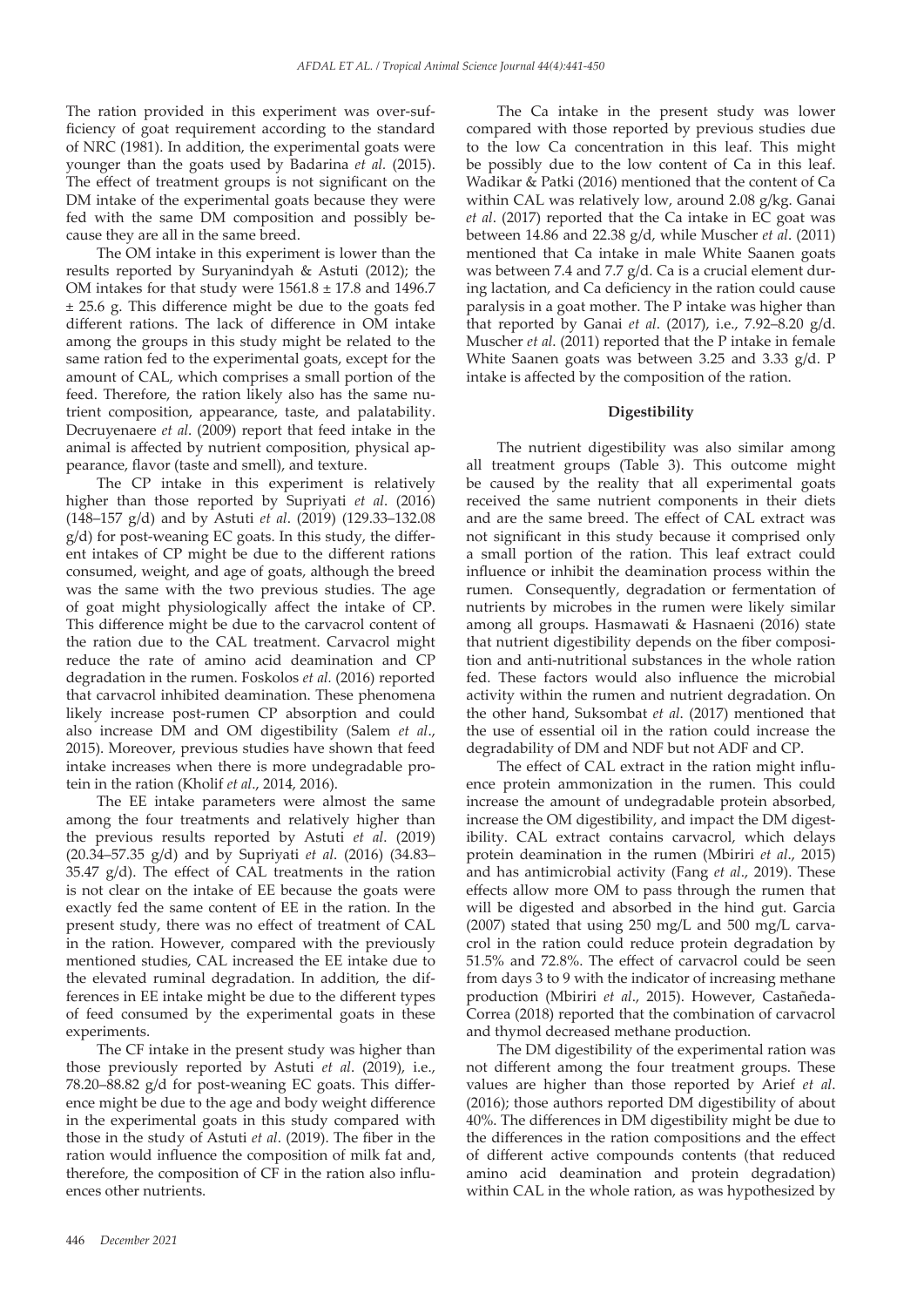Khamisabadi *et al*. (2016). Salem *et al*. (2015) mentioned that these changes would allow the increased absorption of protein and also directly increase DM digestibility.

The ADF, NDF, and hemicellulose digestibility did not differ among the four treatments. However, Kim *et al*. (2019) state that the use of CAL essential oil tends to increase the digestibility of fiber without affecting VFA production. This outcome might be caused by the reality that all goats received the same amount of fiber in their rations, so the effect of CAL on fiber digestibility was not significant. It is also possible that carvacrol within CAL only influences the degradation of protein rather than fiber, as was postulated by Khamisabadi *et al*. (2016).

# **Milk Yield and Quality**

The treatments significantly influenced the milk yield (p<0.05).  $P_1$  treatment provided the highest milk yield among the treatments.  $P_2$  treatment had a higher milk yield than treatments  $P_0$  and  $P_3$  (p<0.05), and treatment  $P_0$  was not different from treatment  $P_3$  (p>0.05) in milk yield. It might be possible that carvacrol in the CAL could indirectly increase the milk yield and stimulate the udder to produce more milk. Benchaar (2020) states that carvacrol functions as rumen fermentation modifier by its antimicrobial properties. This condition would reduce protein degradation and ammonia production in the rumen (Benchaar, 2020); therefore, it increases undegradable protein to pass through the hindgut. Carvacrol in ration also improves reproductive performance in dairy cows (Pinedo *et al.*, 2015). However, to the best of our knowledge, there is no information concerning the transfer of carvacrol into the milk. Silva *et al.* (2020) concluded in their study that the supplementation of capsaicin, carvacrol, cinnamaldehyde, and eugenol could reduce DMI and increase milk yield. Xu-dong *et al*. (2012) state that CAL contains phytochemical components, such as polyphenols, tannins, and alkaloids, having capacities to increase milk yields. Moreover, the regular addition of flavonoids to the ration could increase prolactin secretion, hormone stimulating the mammary gland cells to synthesize and produce milk. Fati *et al*. (2014) reported that CAL could increase milk yields up to 10%. Hutajulu & Junaidi (2013) add that CAL contains thymol, forskolin, and carvacrol, which may stimulate milk synthesis that eventually increases milk yield. Yanza *et al*. (2018) also report that bioactive components can modify the ruminal microbial fermentation and modulate methanogenesis and biohydrogenation of fatty acids. For example, some active compounds such as phenolics, saponins, tannins, flavonoids, carvacrol, and other essential oils inhibit methanogenesis within the rumen. This condition could reduce methane emission from rumen and simultaneously improve livestock productivity (Patra & Saxena, 2010).

Related to this experiment,  $P_1$  and  $P_2$  treatments produce higher milk yields than  $P_3$  treatment. This effect might be possibly due to the treatment's effects on the supply of carvacrol and other active compounds as rumen modifiers in the rumen.  $P_1$  treatment could possibly supply the highest level of carvacrol among four treatments as it was CAL powder that fully contains carvacrol and other active compounds. The supply of carvacrol in the rumen was then followed by  $P_2$  and  $P_3$  treatments. We assume that ethanol extract, as in  $P_2$ treatment, contain higher level of carvacrol than water extract, as in  $P_3$  treatment, while  $P_0$  treatment as a control does not have carvacrol. Therefore, these treatments would possibly influence the milk yield. Apart from this condition, other factors such as parity and stage of lactation (DeVries *et al.*, 2011) also influence milk yield. Unfortunately, this information was not available in this study.

The addition of CAL extracted in the ration significantly (p<0.05) increased the milk protein content.  $P<sub>3</sub>$  treatment showed the highest milk protein content of 4.47%. This highest value is also higher than those reported by Dharmawan *et al*. (2019), with milk protein contents between 3.09% and 3.58%. However, the digestibility of nutrients (Table 2) is relatively the same. Theoretically, milk protein was synthesized by using amino acid from the blood (Rhoads & Nogalska, 2007). Supplementation of CAL water extract in the ration  $(P_3)$ might possibly influence the transport of nutrients from the blood into the cells of the mammary glands for the synthesis of milk protein. The different levels of CAL supplementation also significantly (p<0.05) affected the milk casein contents. This result might be related to the fact that milk casein content is related to the milk protein content; total milk protein in this study is 2.7%.

 $P_3$  treatment with CAL water extracted was the best result in terms of milk protein content compared to the other treatments. This highest milk protein content might be because P3 treatment was supplementation of CAL water extract that provide carvacrol an antibacterial agent that could protect the degradation of protein in the rumen and pass it into abomasum intestine. Widyawati *et al* (2014) reported that water was the best solvent in extracting *Pluchea indicia Less* leaves. This undegradable protein was enzymatically digested to be amino acid and absorbed into the blood. This condition will increase the amino acid concentration in the blood. These amino acids would be absorbed by the mammary gland cells and will be used to synthesize milk protein such as casein, lactalbumin, and lactoglobulin.

There was no difference (p>0.05) in the milk fat contents among the treatments. The average fat milk content was 3.50%–3.85%. This range of milk fat content is similar to that reported by Rojo *et al*. (2015) that milk fat content ranges between 3.4% and 4.0%. The milk fat content is easily changeable and depends on the fiber content of the consumed feed. Khan *et al*. (2015) state that there is a correlation between nutritive values of feed consumed and milk yield and quality. Low fiber content in the ration would cause low production of acetic acid in the rumen and thus reduces milk fat because acetic acid is the main component used to synthesize milk fat.

Some articles reported that the milk fat content is influenced by the nutrient content of feed fed by the animal (Frelich *et al.*, 2012; Adler *et al.*, 2013; Hanuš *et al.*, 2016). The milk fat is especially affected by fiber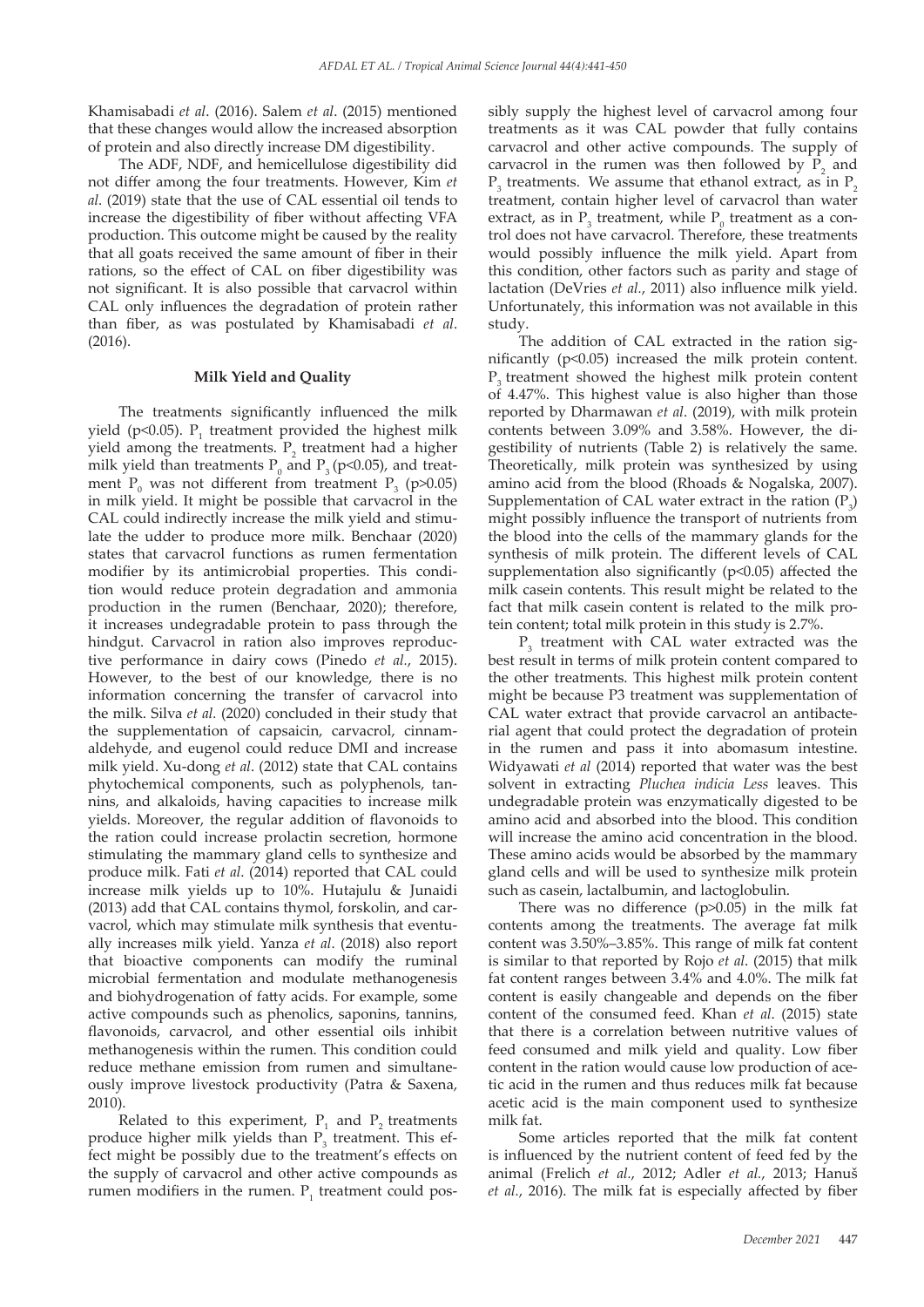content in the ration. All experimental goats were fed with the same ration with the same composition of nutrients (Table 1), with the same intake of CF (Table 2) and digestibility (Table 3). Therefore, it could possibly provide the same effect on the milk fat content of each experimental goat in which the milk fat content of the experimental goat was not different among the four treatments.

The method of CAL extraction significantly affected the composition of milk DM ( $p$ <0.01). These results are lower than those reported by Rojo *et al*. (2015), with a range of DM content between 10.4%–11.4%.

The solvent used for CAL extraction did not significantly affect (p>0.05) SG of the milk. The average SG of the milk samples was 1.0288, which is a little bit lower than the value reported by Harjanti *et al*. (2017) at one day post-partum (1.041) and two days post-partum (1.034) for EC goats. While Tesfay *et al*. (2015) reported that the SG of pasteurized milk was 1.031 and SG of milk taken from a vendor was 1.025. The SG of milk found in the present experiment was also lower than those found by Basitan & Jarcia (2013), who conducted the study of the SG of milk goat fed with *Malunggay*  (*Moringa oleifera*).

Milk SG in this experiment was somewhat difficult to explain. In fact, SG was relatively similar with the milk fat content, while DM, casein protein, and SNF composition were significantly different among four treatments. Generally, SG is influenced by the milk composition of DM, CP, fat, SNF, and CF. Partially, SG in this study could be affected by the same chemical composition of ration, the similar digestibility of ration, and the relatively similar content of milk fat for all treatments. This statement could be related to the result of Şahan *et al.* (2005) that the variations influenced SG of milk in Awasi ewes in Turkey in fat content. On the other hand, contrary to the results of other parameters in which nutrient composition of milk such as DM, protein, and casein were different among four treatments. Other possibilities, SG could also be affected by the parity and the stage of lactation of experimental goats, the environment temperature, and the gas evaporation from milk. William *et al.* (2012) stated that SG and milk composition such as milk protein, lactose, fat, solid nonfat, and total solid except ash was affected by the stage of lactation and parity in the case of West African Dwarf sheep. Unfortunately, there was no data on parity, the stage of lactation, and environmental temperature in this study. Apart from this, evaporation of  $CO_2$  and  $N_2$ gases also influences SG during the milking process (Rosatio *et al.,* 2015).

# **CONCLUSION**

Supplementation of 2% CAL powder in the ration for EC goats improved milk yield by 30.24% compared with the control ration. The supplementation of CAL 2% water extract in the ration improved the quality of milk in terms of DM, protein, casein, fat, and SNF.

# **CONFLICT OF INTEREST**

The authors declare that there is no conflict of interest with any financial, personal, or other relationships with other people or organization related to the material discussed in the manuscript.

### **ACKNOWLEDGEMENT**

This project was fully funded by University of Jambi with the contract number B/1594/UN21.18/ PT.01.03/2019 Dated 17 May 2019.

### **REFERENCES**

- **Acharya, I. P., D. J. Schingoethe, K. F. Kalscheur, & D. P. Casper.** 2015. Response of lactating dairy cows to dietary protein from canola meal or distillers' grains on dry matter intake, milk production, milk composition, and amino acid status. Can. J. Anim. Sci. 95: 267-279. https://doi. org/10.4141/cjas-2014-130
- **Adler, S.A., S.K. Jensen, E. Govasmark, & H. Steinshamn.**  2013. Effect of short-term versus long-term grassland management and seasonal variation in organic and conventional dairy farming on the composition of bulk tank milk. J. Dairy Sci. 96: 5793-5810. https://doi.org/10.3168/ jds.2012-5765
- **Adriani., R. Asra, S. Novianti, & Fatati.** 2019. The effect of *Coleus amboinicus* L supplementation on *in vitro* digestibility. Pak. J. Nutr. 18: 241-246. https://doi.org/10.3923/ pjn.2019.241.246
- **Ahirwar, P. & M. Tembhre.** 2016. Hepatoprotective efficacy of coleus amboinicus leaf extract on carbon tetrachloride induced liver damage in rats. Asian J. Exp. Sci. 30: 45-50.
- **AOAC.** 1990. Official Methods of Analysis of AOAC International. 15th ed Assoc. Off. Anal. Chem. Arlington.
- **Arief, Rusdimansyah, S. Sowmen, R. Pazla, & Rizqan.** 2020. Milk production and quality of Etawa crossbreed dairy goat that given *Tithonia diversifolia*, corn waste and concentrate based palm kernel cake. Biodiversitas 21: 4004-4009. https://doi.org/10.13057/biodiv/d210910
- **Arief, N. Jamarun, & B. Satria.** 2016. Characteristics of Ettawa crossbred dairy goat rumen fluid and digestibility of palm oil industry by-product. Pak. J. Nutr. 15: 28-32. https://doi. org/10.3923/pjn.2016.28.32
- **Astuti, D. A., A. Anggraeny, L. Khotijah, S. Suharti, & A. Jayanegara.** 2019. Performance, physiological status, and rumen fermentation profiles of pre- and post-weaning goat kids fed cricket meal as a protein source. Trop. Anim. Sci. J. 42: 145-151. https://doi.org/10.5398/tasj.2019.42.2.145
- **Badarina, I., D. Evvyernie, T. Toharmat, E. N. Herliyana, & L. K. Darusman.** 2015. Digestibility, milk production, and udder health of etawah goats fed with fermented coffee husk. Med. Pet. 38: 42-47. https://doi.org/10.5398/ medpet.2015.38.1.42
- **Basitan, I. S. & E. G. Jarcia.** 2014. Yield, quality and feed cost efficiency of milk produced by anglo-nubian goats fed different mixtures of napier (*Pennisetum purpureum*) grass and malunggay (*Moringa oleifera*). Philippine Journal of Veterinary and Animal Sciences 39: 193-200.
- **Benchaar, C.** 2020. Feeding oregano oil and its main component carvacrol does not affect ruminal fermentation, nutrient utilization, methane emissions, milk production, or milk fatty acid composition of dairy cows. Journal of Dairy Science 103: 1516-1527. https://doi.org/10.3168/ jds.2019-17230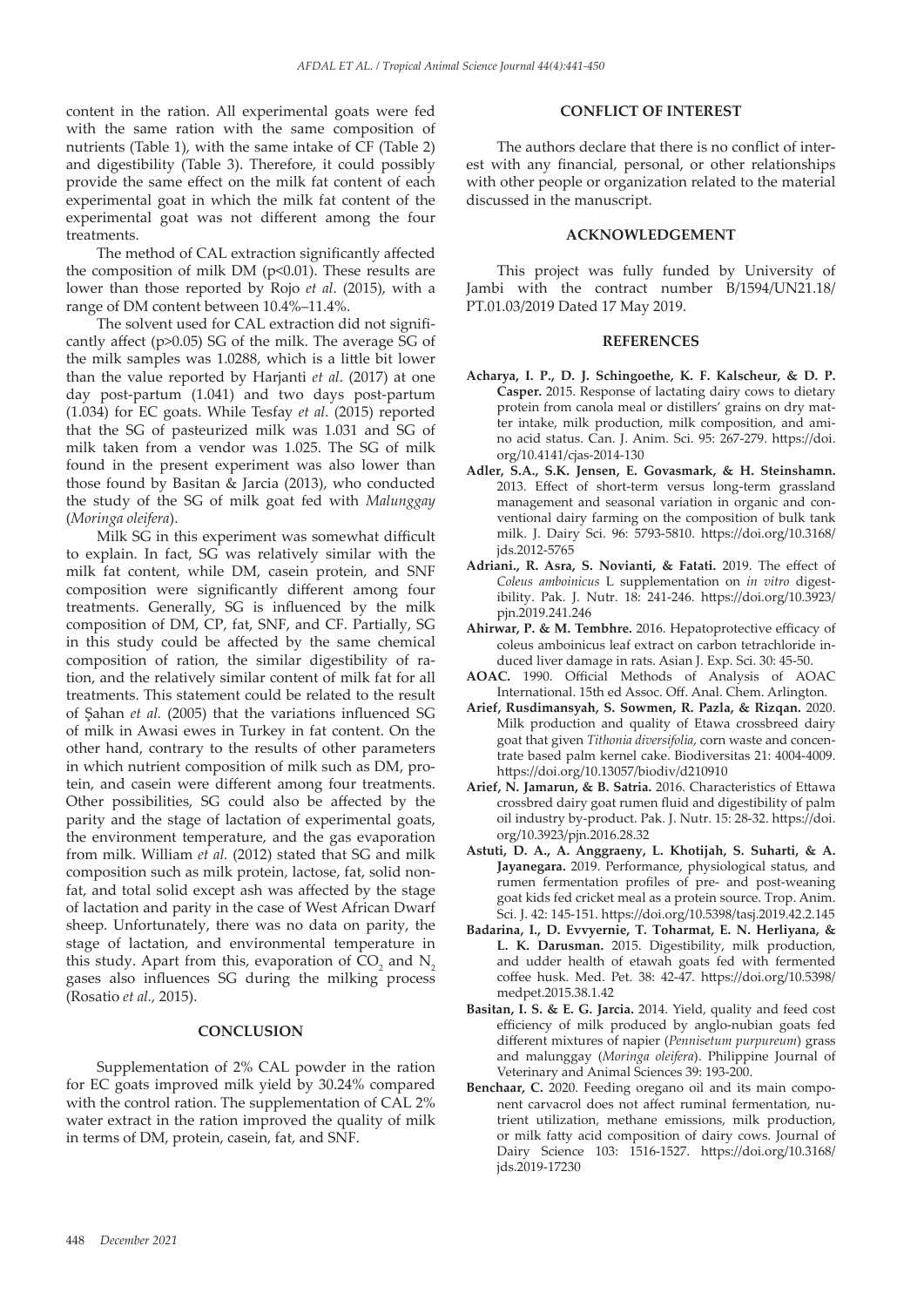- **Castañeda-Correa, A., A. Corral-Luna, M. E. Hume, R. C. Anderson, O. Ruiz-Barrera, Y Castillo-Castillo, F. R. Almeida, J. Salinas-Chavira, & C.Arzola-Alvarez.** 2018. Effects of thymol and carvacrol, alone or in combination, on fermentation and microbial diversity during invitro culture of bovine rumen microbes. J. Env. Sci. Health, Part B 54:1-6. https://doi.org/10.1080/03601234.2018.1536580
- **Damanik, R.** 2009. Torbangun (*Coleus amboinicus* Lour): A Bataknese traditional cuisine perceived as lactagogue by Bataknese lactating women in Simalungun, North Sumatera, Indonesia. Journal of Human Lactation 25:64- 72. https://doi.org/10.1177/0890334408326086
- **Decruyenaere, V., A. Buldgen, & D. Stilmant.** 2009. Focus on: Factors affecting intake by grazing ruminants and related quantification methods: A review. Biotechnol. Agron. Soc. Environ. 13:559-573.
- **DeVries, T. J., L. Holtshausen, M. Oba, & K. A. Beauchemin.**  2011. Effect of parity and stage of lactation on feed sorting behavior of lactating dairy cows. J. Dairy Sci. 94:4039-4045. https://doi.org/10.3168/jds.2011-4264
- **Dharmawan, R., P. Surjowardojo, & T. E. Susilorini.** 2019. Effect of steaming up by gliricidiasepiumto dairy goats in late gestation on milk yield and composition during the early lactation. Int. J. Adv. Res. Sci. Eng. Technol. 4: 290-293.
- **Djoković, R., M. Cincović, B. Belić, B. Toholj, I. Davidov, & T. Hristovska.** 2015. Relationship between blood metabolic hormones, metabolites and energy balance in Simmental dairy cows during peripartum period and lactation. Pak. Vet. J. 35:163-167.
- **Fang, Q. Z., Y. Hu, F. Liu, J. Mei, & J. Xie.** 2019. Antimicrobial carvacrol incorporated in flaxseed gum-sodium alginate active films to improve the quality attributes of chinese sea bass (lateolabrax maculatus) during cold storage. Molecules 24: 3292. https://doi.org/10.3390/molecules24183292
- **Fati, N., I. Irda, & D. Syukriani.** 2014. Using of bangun-bangun leafs (*Coleusamboinicus*, l) on red sugar block to upgrading milk production of Frisian Holstein. Int. J. Adv. Sci. Eng. Inf. Tech. 4:48-50. https://doi.org/10.18517/ijaseit.4.2.374
- **Frelich, J., M. Šlachta, O. Hanuš, J. Špička, E. Samková, A. Weglarz, & P. Zapletal.** 2012. Seasonal variation in fatty acid composition of cow milk in relation to the feeding system. Anim. Sci. Pap. Rep. 30: 219-229.
- **Foskolos, A., S. Cavini, A. Ferret, & S. Calsamiglia.** 2016 Effects of essential oil compounds addition on ryegrass silage protein degradation. Can. J. Anim. Sci. 96: 100-103. https://doi. org/10.1139/cjas-2015-0025
- **Ganai, I. A., A. Rastogi, R.K. Sharma, H. Kumar, & S. Ali.**  2017. Evaluation of effect of combined feeding of wheat and paddy straw on calcium and phosphorus in goats. J. Entomol. Zool. Stud. 5:1706-1709. https://doi.org/10.17582/ journal.jahp/2017/5.3.97.102
- **Garcia, V.** 2007. Potential of carvacrol to modify in vitro rumen fermentation as compared with monensin. Cambridge J. 1: 675-680. https://doi.org/10.1017/S1751731107730781
- **Gerber, N.** 1960. Practical Treaty for The Analysis of Milk and For the Control of Dairy Product. 11th ed Editorial Dossat. Madrid, Spain.
- **Hanuš, O., L. Křížová, E. Samková, J. Špička, J. Kučera, M. Klimešová, P. Roubal, & R. Jedelská.** 2016.The effect of cattle breed, season and type of diet on the fatty acid profile of raw milk. Arch. Anim. Breed 59: 373-380. https://doi. org/10.5194/aab-59-373-2016
- **Harjanti, D. W., R. Ciptaningtyas, A. N. Al-Baarri, & E. Kusumanti.** 2017. Isolation and identification of lactoferrin and lactoperoxidase from the colostrum of indonesianettawa crossbred goat. Adv. Sci. Letters 23: 3321-3324. https:// doi.org/10.1166/asl.2017.9114

**Haro, A. N., M. D. Carro, T. Evan, & J. González.** 2018. Protecting

protein against ruminal degradation could contribute to reduced methane production. J. Anim. Physiol. Anim. Nutr. 102:1482-1487. https://doi.org/10.1111/jpn.12973

- **Hasmawati & Husnaeni.** 2016. Dry matter digestibility and natural organic matter mulberry feed gamal leaves on male goat crossbreed ettawa. Chalaza J. Anim. Husb.1: 42-46. https://doi.org/10.31327/chalaza.v1i2.182
- **Hutajulu, T. F. & L. Junaidi.** 2013. The benefif of bangun-bangun leaves (*Coleus amboinicus* l.) for increasing of rat breast milk production. J. Riset Industri. 7:15-24.
- **Kent, J.C., K. P. Danielle, & P. G. Catherine.** 2012. Principles for maintaining or increasing breast milk production. J. Obstet. Gynecol. Neonatal Nurs. 41:114-121. https://doi. org/10.1111/j.1552-6909.2011.01313.x
- **Khamisabadi, H., F. Kafilzadeh, & B. Charaien.** 2016. Effect of thyme (*Thymus vulgaris*) or peppermint (*Mentha piperita*) on performance, digestibility and blood metabolites of fattening Sanjabi lambs. Biharean Biol. 10:118-122.
- **Khan, N. A., P. Yu, M. Ali, J. W. Cone, & W. H. Hendriks.** 2015. Nutritive value of maize silage in relation to dairy cow performance and milk quality. J. Sci. Food Agr. 95: 238- 252. https://doi.org/10.1002/jsfa.6703
- **Kholif, A.E., T.A. Morsy, G.A. Gouda, U.Y. Anele, & M.L. Galyean.** 2016. Effect of feeding diets with processed Moringaoleifera meal as protein source in lactating Anglo-Nubian goats. Anim. Feed Sci. Technol. 217: 45-55. https:// doi.org/10.1016/j.anifeedsci.2016.04.012
- **Kholif, A.E., H.M. Khattab, A. A. El-Shewy, A. Z. M. Salem, A.M. Kholif, M. M. El-Sayed, H. M. Gado, & M. D. Mariezcurrena.** 2014. Nutrient digestibility, ruminal fermentation activities, serum parameters and milk production and composition of lactating goats fed diets containing rice straw treated with Pleurotusostreatus. Asian-Australas. J. Anim. Sci. 27:357-364. https://doi. org/10.5713/ajas.2013.13405
- **Kim, H., E. Jung, H. G. Lee, B. Kim, S. Cho, S. Lee, I. Kwon, & J. Seo.** 2019. Essential oil mixture on rumen fermentation and microbial community - an in vitro study. Asian-Australas. J. Anim. Sci. 32:808-814. https://doi.org/10.5713/ ajas.18.0652
- **Laila, F., D. Fardiaz, N. D. Yuliana, M. R. M. Damanik, & F. N. Annisa.** 2020. Dewi methanol extract of *Coleus amboinicus* (lour) exibited antiproliferative activity and induced programmed cell death in colon cancer cell widr. Hindawi Int. J. Food Sci. 2020, Article ID 9068326, 12. https://doi. org/10.1155/2020/9068326
- **Marwah, M. P., Y. Y. Suranindyah, & T. W. Murti.** 2010. Milk production and milk composition of ettawa crossbred goat, fed katu leaves (*Sauropus androgynus* (l.) Merr) as supplementation during early lactation. Bul. Anim. Husb. 34:94- 102. https://doi.org/10.21059/buletinpeternak.v34i2.95
- **Mbiriri, D.T., S. Cho., C. I. Mamvura, & N. J. Choi.** 2015. Assessment of rumen microbial adaptation to garlic oil, carvacrol and thymol using the consecutive batch culture system. J. Vet. Sci. Anim. Husb. 3: 401.
- **McDonald, M., P. Edwards., J.F.D. Greenhalgh, & C.A. Morgan.** 1995. Animal Nutrition. Longman, London, UK.
- **Monica, M., M. Beatrice, M. Anselimo, & M. Simon.** 2014. Factors affecting kenya alpine dairy goat milk production in nyeri region. J. Food Res. 3:160-167. https://doi. org/10.5539/jfr.v3n6p160
- **Muscher, A. S., M. Piechotta, G. Breves, & K. Huber.** 2011. Modulation of electrolyte homeostasis by dietary nitrogen intake in growing goats. Br. J. Ntr. 105:1619-1626. https:// doi.org/10.1017/S0007114510005350
- **NRC.** 1981. Nutrient Requirements of Goats: Angora, Dairy, And Meat Goats in Temperate and Tropical Countries. National Academy of Sciences, National Academic Press, Washington, DC.